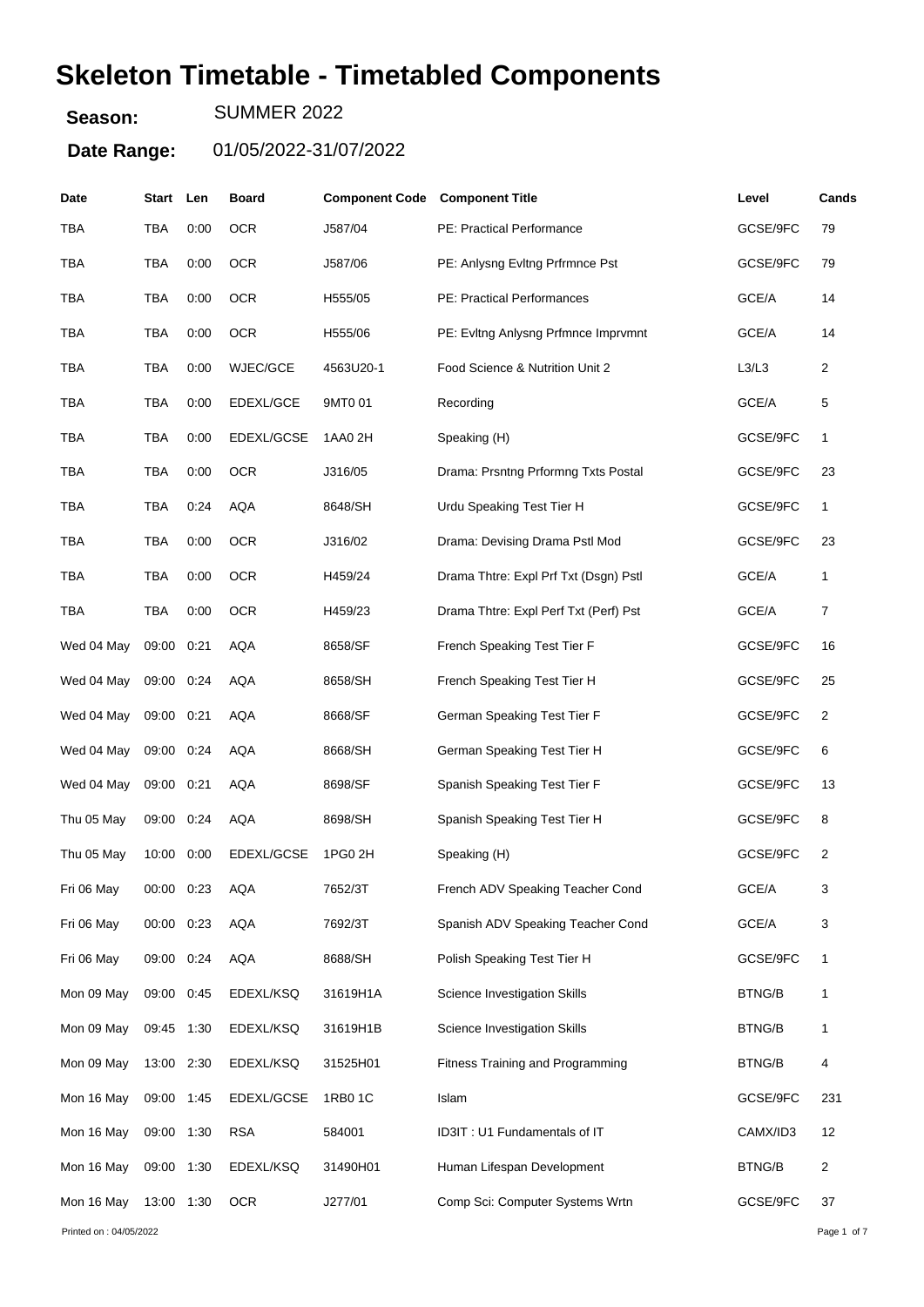| Date       | Start      | Len  | <b>Board</b>     | <b>Component Code Component Title</b> |                                            | Level          | Cands |
|------------|------------|------|------------------|---------------------------------------|--------------------------------------------|----------------|-------|
| Mon 16 May | 13:00      | 1:40 | <b>EDEXL/GCE</b> | 8FM0 01                               | <b>Core Pure Mathematics</b>               | <b>GCE/ASB</b> | 6     |
| Mon 16 May | 13:00      | 1:30 | EDEXL/KSQ        | 31524H01                              | Anatomy and Physiology                     | <b>BTNG/B</b>  | 5     |
| Tue 17 May | 09:00      | 1:45 | <b>AQA</b>       | 8461/1H                               | Biology Paper 1 Tier H                     | GCSE/9FC       | 57    |
| Tue 17 May | 09:00      | 1:45 | <b>AQA</b>       | 8461/1F                               | Biology Paper 1 Tier F                     | GCSE/9FC       | 3     |
| Tue 17 May | 09:00 1:15 |      | <b>AQA</b>       | 8464/B/1H                             | Combined Sci Trilogy Biology P1H           | GCSE/9DA       | 101   |
| Tue 17 May | 09:00      | 1:15 | <b>AQA</b>       | 8464/B/1F                             | Combined Sci Trilogy Biology P1F           | GCSE/9DA       | 86    |
| Tue 17 May | 09:00      | 2:00 | <b>RSA</b>       | 583501                                | <b>EC3BUS: U1 the Business Environment</b> | CAMX/EC3       | 14    |
| Tue 17 May | 09:00      | 2:00 | <b>RSA</b>       | 583701                                | DI3BUS: U1 the Business Environment        | CAMX/DI3       | 12    |
| Tue 17 May | 13:00      | 0:45 | <b>AQA</b>       | 8648/LH                               | Urdu Listening Test Tier H                 | GCSE/9FC       | 1     |
| Tue 17 May | 13:00      | 1:00 | <b>AQA</b>       | 8648/RH                               | Urdu Reading Test Tier H                   | GCSE/9FC       | 1     |
| Wed 18 May | 09:00      | 1:45 | <b>AQA</b>       | 8700/1                                | English Language Paper 1                   | GCSE/9FC       | 254   |
| Wed 18 May | 13:00      | 0:35 | <b>AQA</b>       | 8668/LF                               | German Listening Test Tier F               | GCSE/9FC       | 2     |
| Wed 18 May | 13:00      | 0:45 | AQA              | 8668/RF                               | German Reading Test Tier F                 | GCSE/9FC       | 2     |
| Wed 18 May | 13:00      | 0:45 | <b>AQA</b>       | 8668/LH                               | German Listening Test Tier H               | GCSE/9FC       | 6     |
| Wed 18 May | 13:00      | 1:00 | <b>AQA</b>       | 8668/RH                               | German Reading Test Tier H                 | GCSE/9FC       | 6     |
| Thu 19 May | 09:00      | 1:15 | EDEXL/GCSE       | 1HIA 10                               | Crime & Punishment                         | GCSE/9FC       | 112   |
| Thu 19 May | 13:00      | 3:00 | <b>AQA</b>       | 7172/1                                | Philosophy ADV Paper 1                     | GCE/A          | 10    |
| Thu 19 May | 13:00      | 1:30 | <b>OCR</b>       | J316/04                               | Drama: Drama: Prfrmnce & Rspns Wtn         | GCSE/9FC       | 23    |
| Fri 20 May | 09:00      | 1:30 | <b>AQA</b>       | 8300/1F                               | Mathematics Paper 1 Tier F                 | GCSE/9FC       | 124   |
| Fri 20 May | 09:00 1:30 |      | AQA              | 8300/1H                               | Mathematics Paper 1 Tier H                 | GCSE/9FC       | 127   |
| Fri 20 May | 13:00 1:30 |      | EDEXL/GCSE       | 1BS001                                | Investigating Small Bus.                   | GCSE/9FC       | 84    |
| Fri 20 May | 13:00 1:30 |      | <b>RSA</b>       | 584002                                | ID3IT: U2 Global Information               | CAMX/ID3       | 13    |
| Fri 20 May | 13:00 1:30 |      | EDEXL/KSQ        | 31491H01                              | Working in Health and Social Care          | <b>BTNG/B</b>  | 12    |
| Mon 23 May | 09:00 1:30 |      | EDEXL/GCSE       | 1GA0 01                               | The Physical Environment                   | GCSE/9FC       | 126   |
| Mon 23 May | 09:00      | 3:00 | EDEXL/KSQ        | 31494H01                              | Enquiries Into Current Research in H       | <b>BTNG/B</b>  | 20    |
| Mon 23 May | 13:00 1:40 |      | EDEXL/GCE        | 8FM0 2F                               | F.Stats.1 & Dec.Maths.1                    | GCE/ASB        | 6     |
| Mon 23 May | 13:00      | 0:00 | EDEXL/GCE        | 8FM0 23                               | Further Statistics 1 - ignore              | GCE/ASB        | 6     |
| Mon 23 May | 13:00      | 0:00 | EDEXL/GCE        | 8FM0 27                               | Decision Mathematics 1 - ignore            | GCE/ASB        | 6     |
| Mon 23 May | 13:00 2:00 |      | EDEXL/GCE        | 9EC0 01                               | Markets & Bus.Behaviour                    | GCE/A          | 14    |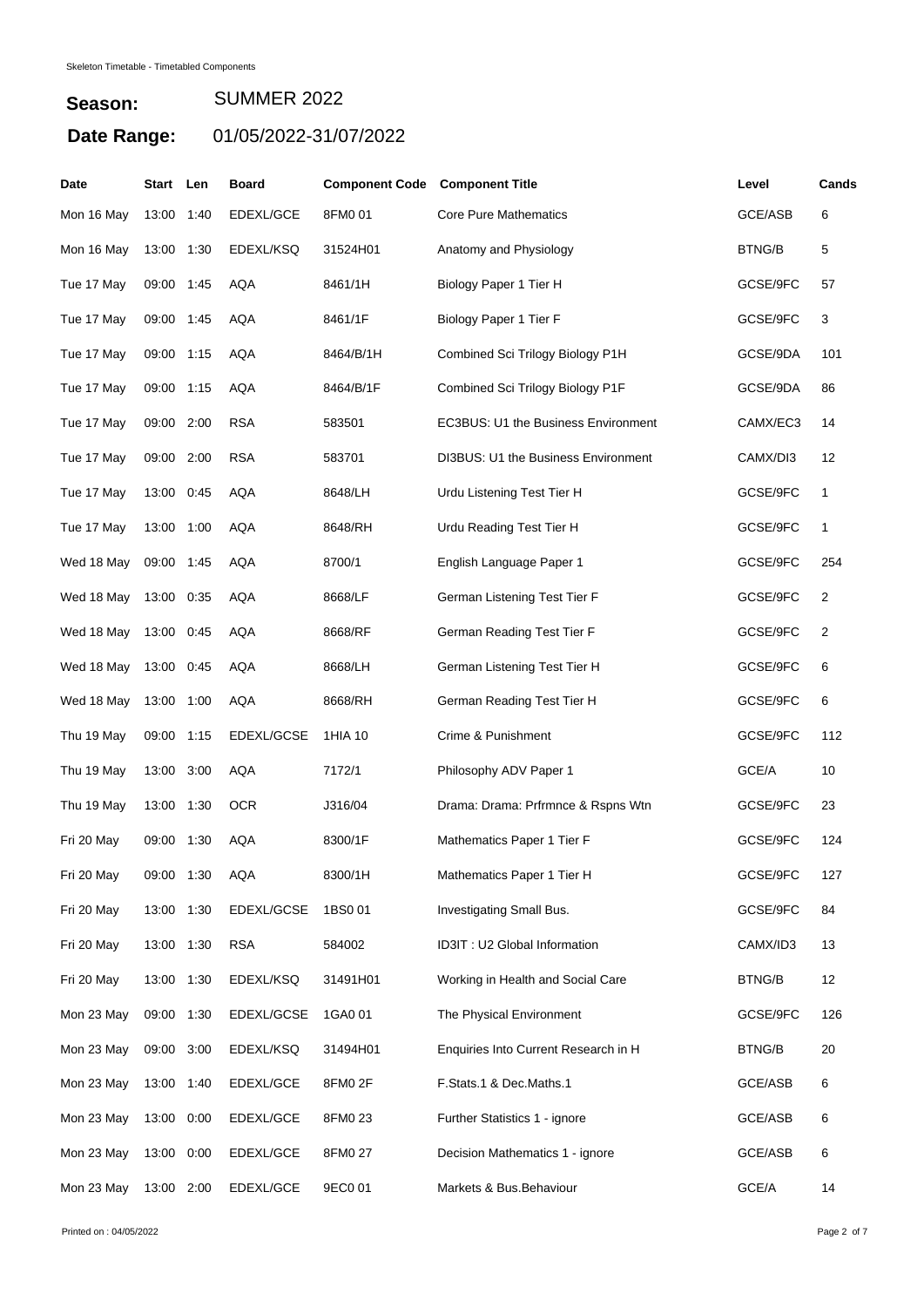| Date                  | Start      | Len  | <b>Board</b>     | <b>Component Code Component Title</b> |                                      | Level               | Cands          |
|-----------------------|------------|------|------------------|---------------------------------------|--------------------------------------|---------------------|----------------|
| Tue 24 May            | 09:00      | 2:00 | <b>AQA</b>       | 7182/1                                | Psychology ADV Paper 1               | GCE/A               | 55             |
| Tue 24 May            | 09:00 0:35 |      | <b>AQA</b>       | 8658/LF                               | French Listening Test Tier F         | GCSE/9FC            | 16             |
| Tue 24 May            | 09:00      | 0:45 | <b>AQA</b>       | 8658/RF                               | French Reading Test Tier F           | GCSE/9FC            | 16             |
| Tue 24 May            | 09:00      | 0:45 | <b>AQA</b>       | 8658/LH                               | French Listening Test Tier H         | GCSE/9FC            | 25             |
| Tue 24 May            | 09:00 1:00 |      | <b>AQA</b>       | 8658/RH                               | French Reading Test Tier H           | GCSE/9FC            | 25             |
| Tue 24 May            | 09:00      | 0:45 | EDEXL/GCSE       | 1AA0 1H                               | Listening (H)                        | GCSE/9FC            | 1              |
| Tue 24 May            | 09:00      | 1:5  | EDEXL/GCSE       | 1AA03H                                | Reading (H)                          | GCSE/9FC            | 1              |
| Tue 24 May            | 09:00      | 0:40 | EDEXL/KSQ        | 31617H1B                              | Biology                              | <b>BTNG/B</b>       | 9              |
| Tue 24 May            | 13:00      | 1:00 | <b>OCR</b>       | J587/01                               | PE: Physcl Fctr Affctng Perf Wtn     | GCSE/9FC            | 79             |
| Tue 24 May            | 13:00      | 0:40 | EDEXL/KSQ        | 31617H1C                              | Chemistry                            | <b>BTNG/B</b>       | 9              |
| Tue 24 May            | 13:00      | 1:30 | <b>RSA</b>       | 583502                                | EC3BUS: U2 Working in Business       | CAMX/EC3            | 14             |
| Tue 24 May            | 13:00      | 1:30 | <b>RSA</b>       | 583702                                | DI3BUS: U2 Working in Business       | CAMX/DI3            | 11             |
| Wed 25 May            | 09:00 2:30 |      | <b>AQA</b>       | 7702/1                                | English Language ADV Paper 1         | GCE/A               | 30             |
| Wed 25 May            | 09:00      | 0:50 | <b>AQA</b>       | 8702/1M                               | Eng Lit Paper 1-Modern Prose/Drama   | GCSE/9FC            | 245            |
| Wed 25 May            | 09:00      | 0:50 | <b>AQA</b>       | 8702/1N                               | Eng Lit Paper 1-19th Century Novel   | GCSE/9FC            | 245            |
| Wed 25 May            | 09:00      | 2:00 | <b>EDEXL/GCE</b> | 9PL0 01                               | <b>UK Politics</b>                   | GCE/A               | 11             |
| Wed 25 May            | 09:00 2:30 |      | <b>AQA</b>       | 7687/1                                | Polish ADV Paper 1                   | GCE/A               | $\overline{2}$ |
| Wed 25 May            | 13:00      | 2:00 | <b>AQA</b>       | 7132/1                                | <b>Business ADV Paper 1</b>          | GCE/A               | 16             |
| Wed 25 May            | 13:00      | 1:30 | <b>OCR</b>       | R064/01                               | Ent & Mrkt: Ent & Mrktng Cncpts Wtn  | <b>CNAT/1&amp;2</b> | 43             |
| Wed 25 May 13:00 1:30 |            |      | EDEXL/GCE        | 9FM0 01                               | Core Pure Maths.1                    | GCE/A               | 5              |
| Wed 25 May            | 13:00      | 0:40 | EDEXL/KSQ        | 31617H1P                              | Physics                              | <b>BTNG/B</b>       | 9              |
| Thu 26 May            | 09:00      | 0:45 | <b>AQA</b>       | 8698/LH                               | Spanish Listening Test Tier H        | GCSE/9FC            | 8              |
| Thu 26 May            | 09:00      | 1:00 | <b>AQA</b>       | 8698/RH                               | Spanish Reading Test Tier H          | GCSE/9FC            | 8              |
| Thu 26 May            | 09:00 0:35 |      | <b>AQA</b>       | 8698/LF                               | Spanish Listening Test Tier F        | GCSE/9FC            | 13             |
| Thu 26 May            | 09:00      | 0:45 | <b>AQA</b>       | 8698/RF                               | Spanish Reading Test Tier F          | GCSE/9FC            | 13             |
| Thu 26 May            | 09:00      | 2:30 | <b>OCR</b>       | Y318/01                               | Hist A: Russia & Its Rulers Wrtn     | GCE/B               | 15             |
| Thu 26 May            | 13:00 2:00 |      | <b>OCR</b>       | H555/01                               | PE: Physigcl Fctr Afct Perf Wtn      | GCE/A               | 14             |
| Thu 26 May            | 13:00 2:15 |      | <b>OCR</b>       | H556/01                               | Physics A: Modelling Physics Wtn     | GCE/A               | 19             |
| Thu 26 May            | 13:00 2:30 |      | WJEC/GCE         | A670U10-1                             | Film Studies COMP1 Varieties of Film | GCE/A               | 8              |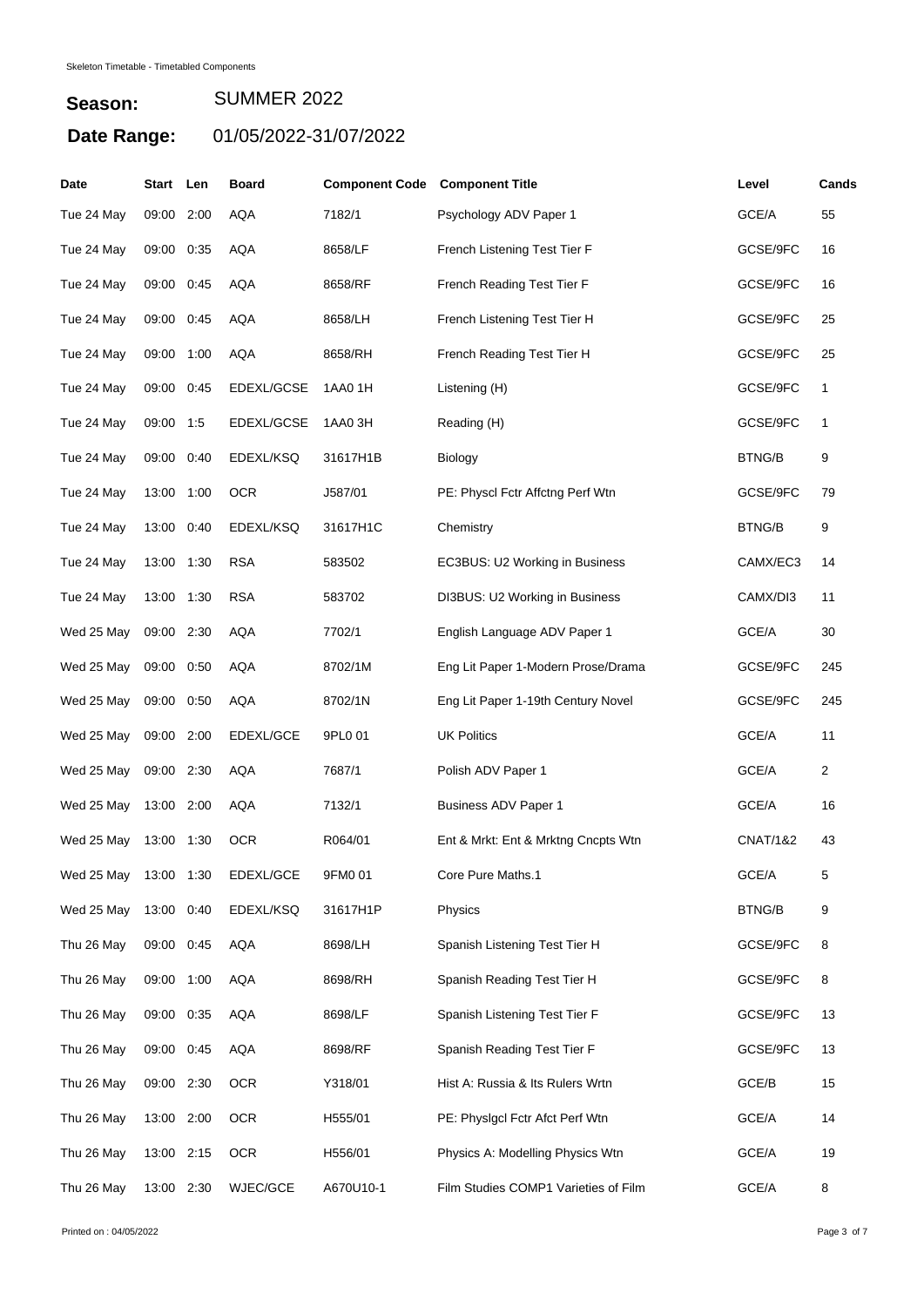| Date       | Start Len  |      | <b>Board</b> | <b>Component Code Component Title</b> |                                       | Level               | Cands          |
|------------|------------|------|--------------|---------------------------------------|---------------------------------------|---------------------|----------------|
| Thu 26 May | 13:00      | 1:30 | EDEXL/GCE    | 9MT0 03                               | Listening and Analysing               | GCE/A               | 5              |
| Thu 26 May | 13:00      | 1:45 | EDEXL/GCSE   | 1RB0 2B                               | Christianity                          | GCSE/9FC            | 231            |
| Fri 27 May | 09:00 2:30 |      | <b>AQA</b>   | 7037/1                                | Geography ADV Paper 1                 | GCE/A               | 9              |
| Fri 27 May | 09:00      | 1:45 | <b>AQA</b>   | 8462/1H                               | Chemistry Paper 1 Tier H              | GCSE/9FC            | 57             |
| Fri 27 May | 09:00      | 1:45 | AQA          | 8462/1F                               | Chemistry Paper 1 Tier F              | GCSE/9FC            | 3              |
| Fri 27 May | 09:00 1:15 |      | <b>AQA</b>   | 8464/C/1H                             | Combined Sci Trilogy Chemistry P1H    | GCSE/9DA            | 101            |
| Fri 27 May | 09:00 1:15 |      | <b>AQA</b>   | 8464/C/1F                             | Combined Sci Trilogy Chemistry P1F    | GCSE/9DA            | 86             |
| Fri 27 May | 09:00      | 2:15 | WJEC/GCE     | A680U10-1                             | Media Studies Comp 1 Media Products   | GCE/A               | 21             |
| Fri 27 May | 13:00 1:30 |      | <b>OCR</b>   | J277/02                               | Comp Sci: Comp Thnk Algrthm Prgrm Wtn | GCSE/9FC            | 37             |
| Mon 06 Jun | 09:00 1:5  |      | <b>AQA</b>   | 8668/WF                               | German Writing Test Tier F            | GCSE/9FC            | $\overline{2}$ |
| Mon 06 Jun | 09:00      | 1:20 | <b>AQA</b>   | 8668/WH                               | German Writing Test Tier H            | GCSE/9FC            | 6              |
| Mon 06 Jun | 09:00      | 1:15 | <b>OCR</b>   | R018/01                               | Child Dev: Hith Wil-Bng Chid Dev Wtn  | <b>CNAT/1&amp;2</b> | 40             |
| Mon 06 Jun | 09:00 2:30 |      | WJEC/GCE     | A670U20-1                             | Film Studies COMP2 Global Filmmaking  | GCE/A               | 8              |
| Mon 06 Jun | 09:00 1:45 |      | WJEC/GCE     | 4563UB0-1                             | Food Science & Nutr. Unit 1 External  | L3/L3               | 7              |
| Mon 06 Jun | 09:00 1:30 |      | <b>RSA</b>   | 583703                                | <b>DI3BUS: U3 Business Decisions</b>  | CAMX/DI3            | 8              |
| Mon 06 Jun | 13:00 2:30 |      | AQA          | 7702/2                                | English Language ADV Paper 2          | GCE/A               | 30             |
| Mon 06 Jun | 13:00      | 2:00 | EDEXL/GCE    | 9EC0 02                               | National & Global Economy             | GCE/A               | 14             |
| Mon 06 Jun | 13:00      | 1:25 | EDEXL/GCSE   | 1AA0 4H                               | Writing (H)                           | GCSE/9FC            | $\mathbf{1}$   |
| Tue 07 Jun | 09:00      | 2:30 | AQA          | 7692/1                                | Spanish ADV Pap 1 List, Read & Writ   | GCE/A               | 3              |
| Tue 07 Jun | 09:00 2:30 |      | <b>AQA</b>   | 7717/1B                               | English Literature B ADV Paper 1B     | GCE/A               | 9              |
| Tue 07 Jun | 09:00 1:30 |      | <b>AQA</b>   | 8300/2F                               | Mathematics Paper 2 Tier F            | GCSE/9FC            | 124            |
| Tue 07 Jun | 09:00 1:30 |      | <b>AQA</b>   | 8300/2H                               | Mathematics Paper 2 Tier H            | GCSE/9FC            | 127            |
| Tue 07 Jun | 13:00      | 2:00 | EDEXL/GCE    | 9MA0 01                               | <b>Pure Mathematics 1</b>             | GCE/A               | 48             |
| Tue 07 Jun | 13:00 1:30 |      | EDEXL/GCSE   | 1GA0 02                               | The Human Environment                 | GCSE/9FC            | 126            |
| Tue 07 Jun | 13:00 1:20 |      | <b>AQA</b>   | 8648/WH                               | Urdu Writing Test Tier H              | GCSE/9FC            | 1              |
| Wed 08 Jun | 09:00 2:00 |      | <b>AQA</b>   | 7182/2                                | Psychology ADV Paper 2                | GCE/A               | 55             |
| Wed 08 Jun | 09:00 1:45 |      | <b>AQA</b>   | 8702/2                                | Eng Lit Paper 2                       | GCSE/9FC            | 245            |
| Wed 08 Jun | 09:00 2:00 |      | <b>AQA</b>   | 7687/2                                | Polish ADV Paper 2                    | GCE/A               | 2              |
| Wed 08 Jun | 13:00 2:30 |      | AQA          | 7037/2                                | Geography ADV Paper 2                 | GCE/A               | 9              |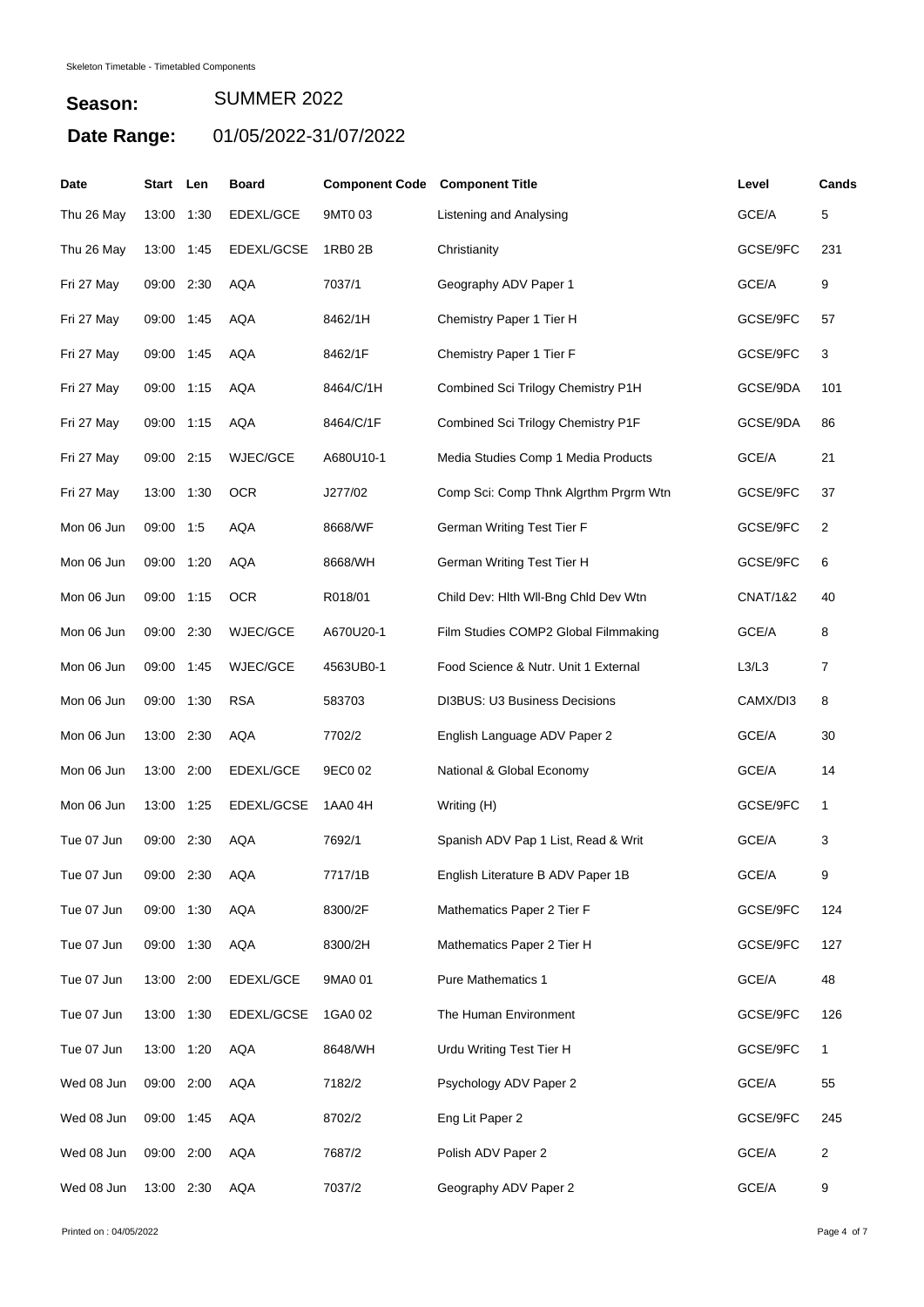| Date       | Start Len  |      | <b>Board</b>    | <b>Component Code Component Title</b> |                                        | Level               | Cands        |
|------------|------------|------|-----------------|---------------------------------------|----------------------------------------|---------------------|--------------|
| Wed 08 Jun | 13:00      | 1:45 | <b>AQA</b>      | 8365/1                                | Further Mathematics Paper 1            | L2/FC               | 32           |
| Wed 08 Jun | 13:00 2:30 |      | <b>WJEC/GCE</b> | A680U20-1                             | Media Studies Comp 2 Media Forms       | GCE/A               | 21           |
| Wed 08 Jun | 13:00      | 1:30 | EDEXL/GCE       | 9FM0 02                               | Core Pure Maths.2                      | GCE/A               | 5            |
| Thu 09 Jun | 09:00      | 2:00 | <b>AQA</b>      | 7132/2                                | <b>Business ADV Paper 2</b>            | GCE/A               | 16           |
| Thu 09 Jun | 09:00      | 3:00 | <b>AQA</b>      | 7172/2                                | Philosophy ADV Paper 2                 | GCE/A               | 10           |
| Thu 09 Jun | 09:00      | 1:20 | EDEXL/GCSE      | 1HIA 31                               | Weimar & Nazi Germany                  | GCSE/9FC            | 112          |
| Thu 09 Jun | 13:00 2:00 |      | <b>AQA</b>      | 7402/1                                | Biology ADV Paper 1                    | GCE/A               | 28           |
| Thu 09 Jun | 13:00      | 1:45 | <b>AQA</b>      | 8463/1H                               | Physics Paper 1 Tier H                 | GCSE/9FC            | 59           |
| Thu 09 Jun | 13:00 1:45 |      | <b>AQA</b>      | 8463/1F                               | Physics Paper 1 Tier F                 | GCSE/9FC            | $\mathbf{1}$ |
| Thu 09 Jun | 13:00      | 1:15 | <b>AQA</b>      | 8464/P/1H                             | Combined Sci Trilogy Physics P1H       | GCSE/9DA            | 101          |
| Thu 09 Jun | 13:00      | 1:15 | <b>AQA</b>      | 8464/P/1F                             | Combined Sci Trilogy Physics P1F       | GCSE/9DA            | 86           |
| Thu 09 Jun | 13:00      | 2:15 | <b>OCR</b>      | H459/31                               | Drama Thtre: Anlysng Prfrmnce Wtn      | GCE/A               | 8            |
| Thu 09 Jun | 13:00 2:00 |      | EDEXL/GCE       | 9PL0 02                               | <b>UK Government</b>                   | GCE/A               | 11           |
| Fri 10 Jun | 09:00 1:45 |      | <b>AQA</b>      | 8700/2                                | English Language Paper 2               | GCSE/9FC            | 254          |
| Fri 10 Jun | 09:00 1:00 |      | <b>OCR</b>      | H555/02                               | PE: Psychigcl Fctr Afct Perf Wtn       | GCE/A               | 14           |
| Fri 10 Jun | 09:00 1:30 |      | <b>OCR</b>      | Y107/01                               | Hist A: Eng 1547-1603: Later Tudor Wtn | GCE/B               | 15           |
| Fri 10 Jun | 09:00      | 2:15 | EDEXL/GCE       | 9MT0 04                               | Producing and Analysing                | GCE/A               | 5            |
| Fri 10 Jun | 09:00      | 0:00 | EDEXL/GCE       | 9MT0 41                               | <b>Written Paper</b>                   | GCE/A               | 5            |
| Fri 10 Jun | 13:00      | 1:00 | <b>OCR</b>      | J587/02                               | PE: Socio-Ctrl Issues Sprt Psych Wtn   | GCSE/9FC            | 79           |
| Fri 10 Jun | 13:00 2:15 |      | OCR             | H556/02                               | Physics A: Exploring Physics Wtn       | GCE/A               | 19           |
| Fri 10 Jun | 13:00 1:30 |      | <b>RSA</b>      | 583715                                | DI3BUS: U15 Change Management          | CAMX/DI3            | 11           |
| Mon 13 Jun | 09:00 2:30 |      | AQA             | 7652/1                                | French ADV Paper 1 List, Read & Writ   | GCE/A               | 3            |
| Mon 13 Jun | 09:00 1:30 |      | AQA             | 8300/3F                               | Mathematics Paper 3 Tier F             | GCSE/9FC            | 124          |
| Mon 13 Jun | 09:00 1:30 |      | <b>AQA</b>      | 8300/3H                               | Mathematics Paper 3 Tier H             | GCSE/9FC            | 127          |
| Mon 13 Jun | 09:00 2:15 |      | <b>OCR</b>      | H433/01                               | Chem B (Salters): Fndmntl Chmstry Wtn  | GCE/A               | 24           |
| Mon 13 Jun | 13:00 1:15 |      | <b>OCR</b>      | R081/01                               | Creative Imedia: Preprdctn Skills Wtn  | <b>CNAT/1&amp;2</b> | 50           |
| Mon 13 Jun | 13:00 2:30 |      | <b>OCR</b>      | H446/01                               | Comp Sci: Computer Systems Wrtn        | GCE/A               | 10           |
| Mon 13 Jun | 13:00 2:00 |      | EDEXL/GCE       | 9EC0 03                               | Micro & Macro Economics                | GCE/A               | 14           |
| Mon 13 Jun | 13:00 1:30 |      | EDEXL/GCSE      | 1BS002                                | <b>Building A Business</b>             | GCSE/9FC            | 84           |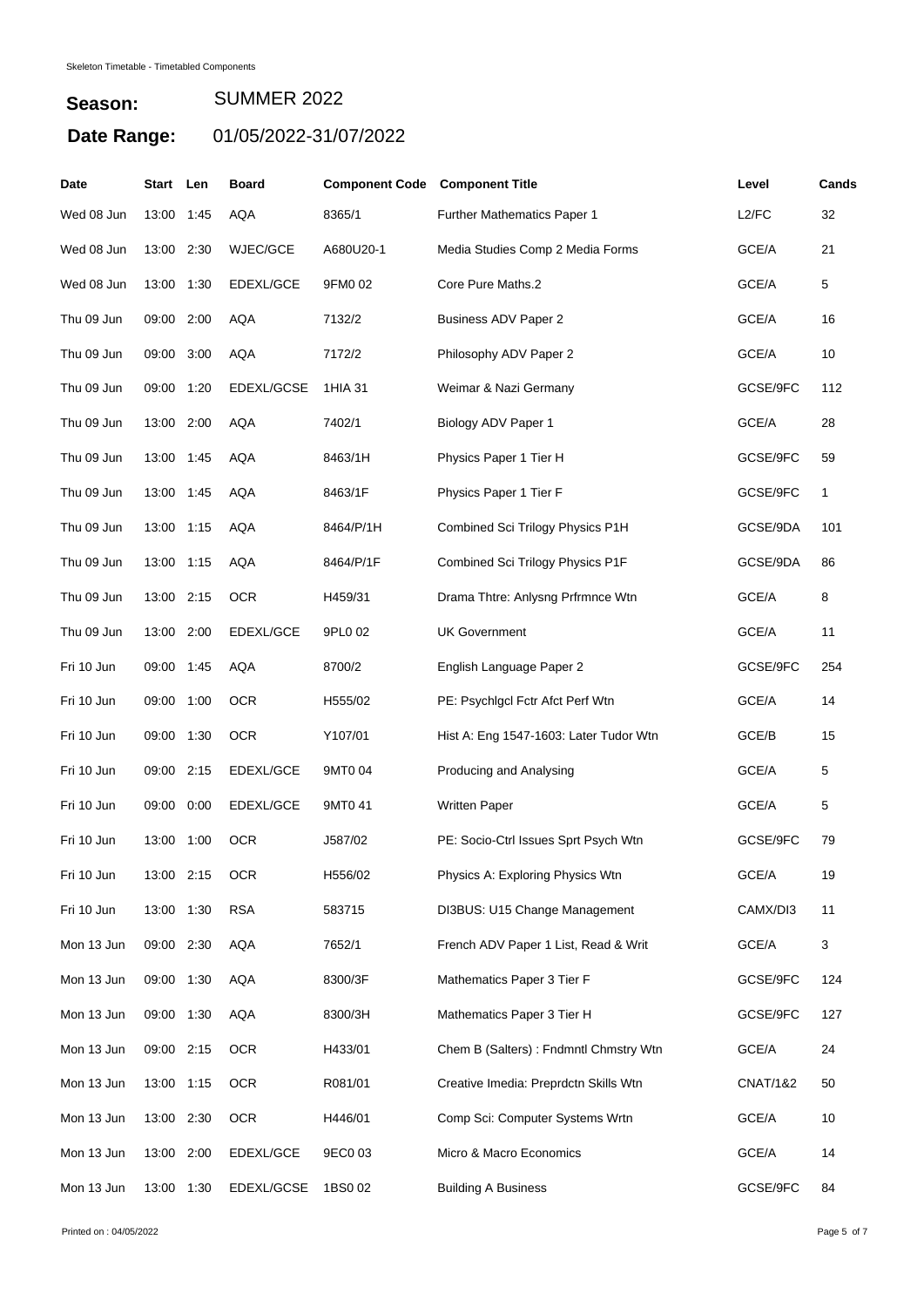| Date       | Start      | Len  | Board      | <b>Component Code Component Title</b> |                                    | Level    | Cands          |
|------------|------------|------|------------|---------------------------------------|------------------------------------|----------|----------------|
| Tue 14 Jun | 09:00      | 1:30 | EDEXL/GCSE | 1GA0 03                               | Geog.Investigations                | GCSE/9FC | 126            |
| Tue 14 Jun | 13:00 2:00 |      | EDEXL/GCE  | 9MA0 02                               | <b>Pure Mathematics 2</b>          | GCE/A    | 48             |
| Wed 15 Jun | 09:00      | 1:45 | <b>AQA</b> | 8461/2H                               | Biology Paper 2 Tier H             | GCSE/9FC | 57             |
| Wed 15 Jun | 09:00      | 1:45 | <b>AQA</b> | 8461/2F                               | Biology Paper 2 Tier F             | GCSE/9FC | 3              |
| Wed 15 Jun | 09:00 1:15 |      | <b>AQA</b> | 8464/B/2H                             | Combined Sci Trilogy Biology P2H   | GCSE/9DA | 101            |
| Wed 15 Jun | 09:00      | 1:15 | <b>AQA</b> | 8464/B/2F                             | Combined Sci Trilogy Biology P2F   | GCSE/9DA | 86             |
| Wed 15 Jun | 09:00 2:30 |      | <b>AQA</b> | 7687/3                                | Polish ADV Paper 3                 | GCE/A    | 2              |
| Wed 15 Jun | 13:00      | 1:45 | EDEXL/GCSE | 1DT0 1F                               | <b>Timbers</b>                     | GCSE/9FC | 33             |
| Thu 16 Jun | 09:00 2:00 |      | <b>AQA</b> | 7182/3                                | Psychology ADV Paper 3             | GCE/A    | 55             |
| Thu 16 Jun | 09:00      | 1:30 | <b>OCR</b> | H556/03                               | Physics A: Unified Physics Wtn     | GCE/A    | 19             |
| Thu 16 Jun | 09:00      | 0:55 | EDEXL/GCSE | 1HIA B <sub>2</sub>                   | King Richard, King John            | GCSE/9FC | 112            |
| Thu 16 Jun | 13:00      | 2:00 | <b>AQA</b> | 7132/3                                | <b>Business ADV Paper 3</b>        | GCE/A    | 16             |
| Thu 16 Jun | 13:00 1:5  |      | <b>AQA</b> | 8658/WF                               | French Writing Test Tier F         | GCSE/9FC | 16             |
| Thu 16 Jun | 13:00      | 1:20 | <b>AQA</b> | 8658/WH                               | French Writing Test Tier H         | GCSE/9FC | 25             |
| Fri 17 Jun | 09:00 2:00 |      | <b>AQA</b> | 7692/2                                | Spanish ADV Paper 2 Writing        | GCE/A    | 3              |
| Fri 17 Jun | 09:00 2:00 |      | <b>AQA</b> | 7402/2                                | Biology ADV Paper 2                | GCE/A    | 28             |
| Fri 17 Jun | 09:00      | 1:20 | <b>AQA</b> | 8698/WH                               | Spanish Writing Test Tier H        | GCSE/9FC | 8              |
| Fri 17 Jun | 09:00      | 1:5  | AQA        | 8698/WF                               | Spanish Writing Test Tier F        | GCSE/9FC | 13             |
| Fri 17 Jun | 09:00      | 2:00 | EDEXL/GCE  | 9PL0 3B                               | Compar. Politics-Global            | GCE/A    | 10             |
| Fri 17 Jun | 09:00 2:00 |      | EDEXL/GCE  | 9PL0 3A                               | Comparative Politics-Usa           | GCE/A    | 1              |
| Fri 17 Jun | 13:00      | 1:30 | EDEXL/GCE  | 9FM03B                                | <b>Further Statistics 1</b>        | GCE/A    | 5              |
| Fri 17 Jun | 13:00      | 0:45 | EDEXL/GCSE | 1PG0 1H                               | Listening (H)                      | GCSE/9FC | $\overline{2}$ |
| Fri 17 Jun | 13:00      | 1:00 | EDEXL/GCSE | 1PG0 3H                               | Reading (H)                        | GCSE/9FC | 2              |
| Fri 17 Jun | 13:00 0:45 |      | <b>AQA</b> | 8688/LH                               | Polish Listening Test Tier H       | GCSE/9FC | 1              |
| Fri 17 Jun | 13:00 1:00 |      | <b>AQA</b> | 8688/RH                               | Polish Reading Test Tier H         | GCSE/9FC | $\mathbf{1}$   |
| Mon 20 Jun | 09:00 1:45 |      | <b>AQA</b> | 8462/2H                               | Chemistry Paper 2 Tier H           | GCSE/9FC | 57             |
| Mon 20 Jun | 09:00 1:45 |      | <b>AQA</b> | 8462/2F                               | Chemistry Paper 2 Tier F           | GCSE/9FC | 3              |
| Mon 20 Jun | 09:00 1:15 |      | <b>AQA</b> | 8464/C/2H                             | Combined Sci Trilogy Chemistry P2H | GCSE/9DA | 101            |
| Mon 20 Jun | 09:00 1:15 |      | AQA        | 8464/C/2F                             | Combined Sci Trilogy Chemistry P2F | GCSE/9DA | 86             |